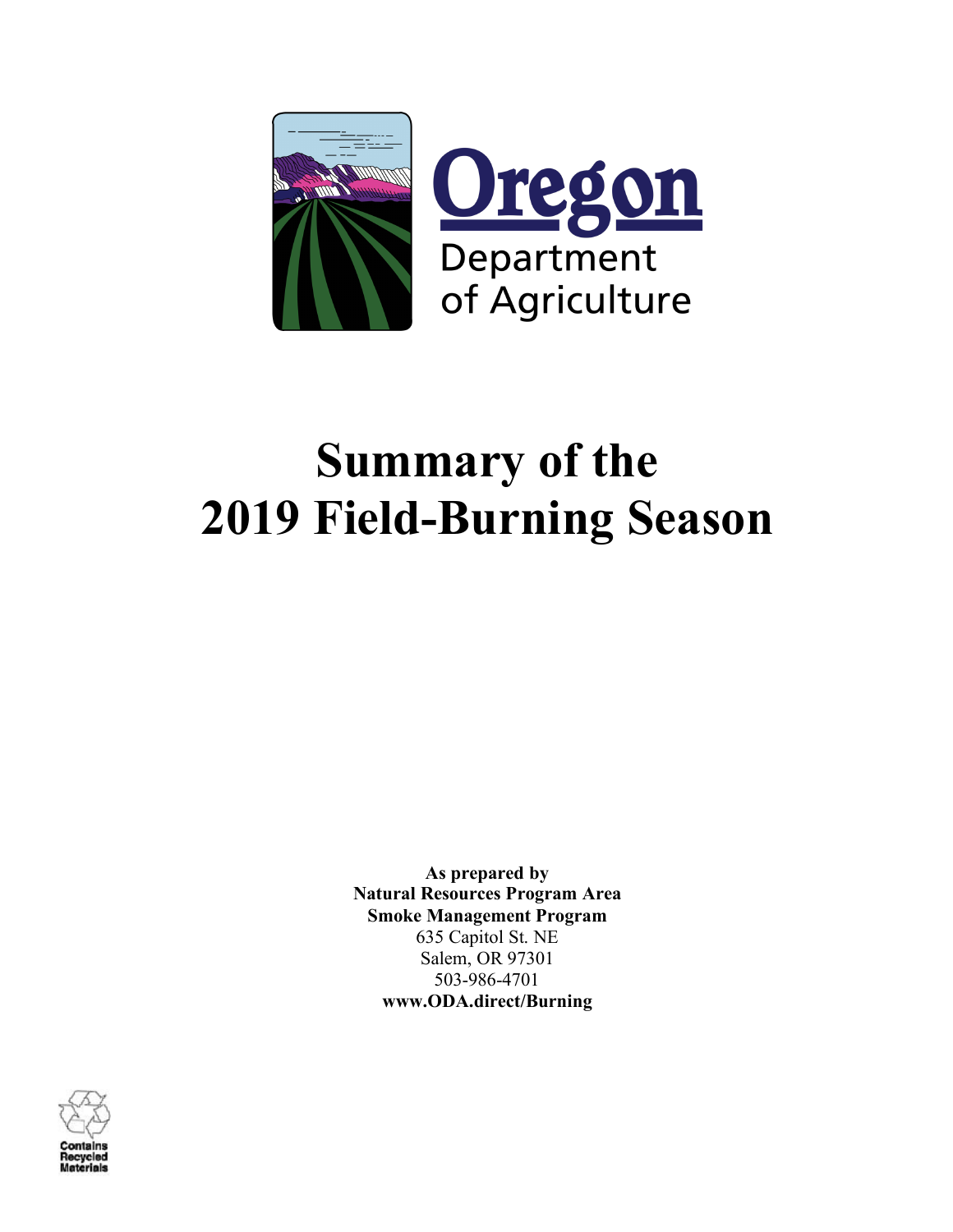In compliance with the Americans with Disabilities Act, this publication will be made available in alternate formats upon request.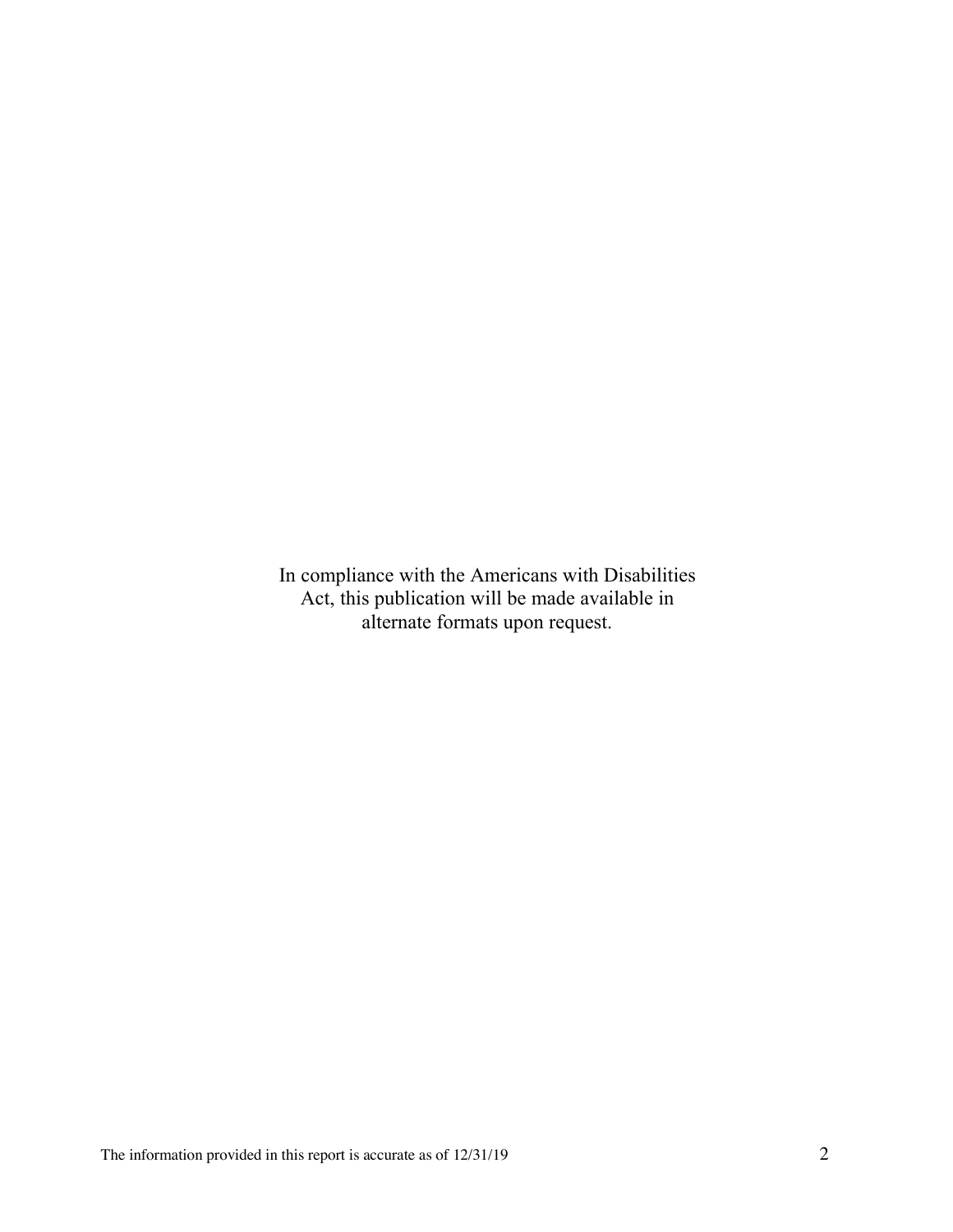# **Summary of the 2019 Field-Burning Season**

## **Prepared by The Oregon Department of Agriculture Natural Resources Program Area Smoke Management Program**

## **1. Introduction**

This summary is prepared annually by Oregon Department of Agriculture (ODA) Smoke Management Program staffers to report the statistics for each field-burning season.

#### **2. Weather Discussion: Prepared by the Oregon Department of Forestry Weather Office**

Predicting weather patterns that will promote the lifting and evacuation of smoke out of the Willamette Valley and away from populated areas is vital to the efficient operation of the Smoke Management Program. There are usually only a few days each summer with "excellent" ventilation conditions, so days with "marginal-to-good" ventilation conditions must be efficiently utilized to keep overall smoke impacts to a minimum.

#### **June-July**

A dry and fairly warm spring turned wetter and cooler as Memorial Day weekend arrived as a persistent upper-level trough moved in and lingered offshore of Oregon and Washington through June. This kept temperatures just below average and rainfall above average in June as summer officially arrived. Mostly cloudy skies with frequent rain showers and a week of intense thundershowers over the Cascades and Eastern Oregon at the end of June preceded the July 4 weekend ahead of the first field-burning conference call on Tuesday, July 9, that marked the beginning of the season.

Continued cool, damp weather brought measurable rain to the Silverton Hills through early Thursday, July 11, but the high July sun created sun breaks that helped dry out the alreadyparched soils in Marion County. Mostly clear skies with gentle onshore flow and a wellmixed atmosphere on Friday, July 12, allowed the first field-burning of the season. Growers burned 182 acres with no recorded smoke impacts and one complaint.

A weak summer gale pushed into the Pacific Northwest on Monday, July 15, bringing about one-tenth of an inch of rain to the Willamette Valley with elevated humidity and flat pressure gradients persisting until late afternoon. Mostly cloudy skies slowly opened up to allow drying over the Silverton Hills, on Tuesday, July 16, with southwesterly winds ahead of an incoming storm system. That allowed for the burning of 730 acres with no smoke impacts and three complaints.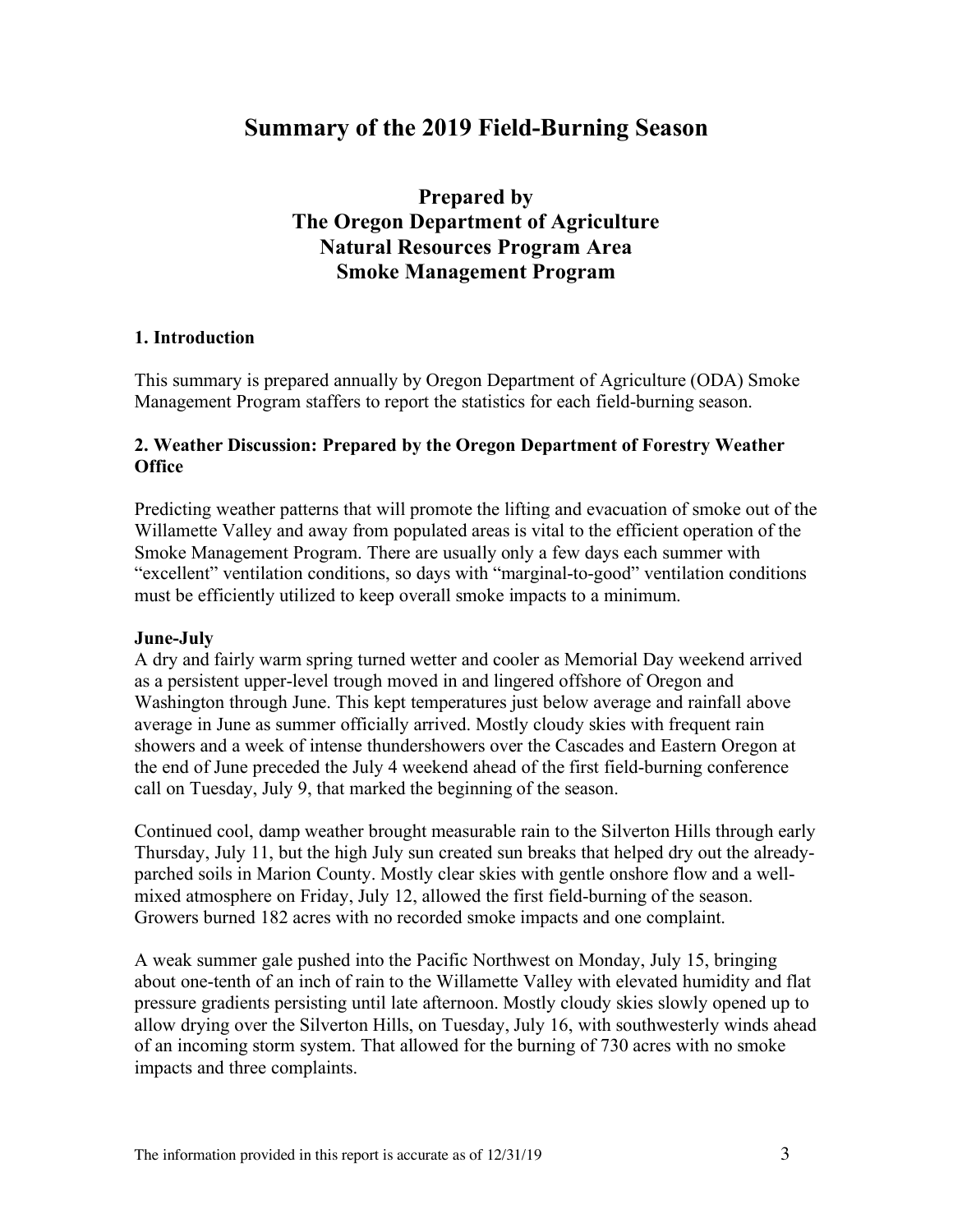After a weekend with typical July weather conditions (mild, cloudy mornings giving way to warm afternoons under mostly clear skies), the third week of July began with another fair period of field burning opportunities. A disturbance over the Gulf of Alaska on Monday, July 22, created south-southwesterly flow aloft throughout the Silverton Hills, with increasing cloud cover and moisture in the late afternoon ahead of a marine surge. Favorable conditions allowed for the burning of 879 acres with two hours of light impact in Lyons and one hour of light impact in Mill City. Three complaints were received.

The influence of marine air on Tuesday, July 23, was fairly strong, keeping onshore pressure gradients from becoming positively stacked. Winds turned more northerly on Wednesday, July 24, as is common during the summer months, as a thermal trough formed east of the Willamette River. Oregon State Fire Marshal Burn-Ban conditions developed in the afternoon with low humidity and breezy conditions, so no burning was conducted. Field burning is prohibited when any two of the following criteria are met: a.) Temperature of 95 degrees or above; b.) Relative humidity of 30 percent or below; and c.) Wind speed of 15 miles per hour or higher.

Similar conditions occurred again on Thursday, July 25, with Fire Marshal Burn-Ban conditions in place by 2 p.m. The disturbance over the Gulf of Alaska energized overnight Thursday, enhancing the onshore flow with positively stacked gradients all day on Friday, July 26. This allowed for the burning of 486 acres ahead of a deep marine push Friday evening, with no impacts and five complaints.

The deep marine layer contained a few embedded rain showers north of the Silverton Hills on Saturday, July 27, before clouds began to part and slowly lift out in the afternoon hours. Sunday saw the influence of ridging aloft beginning to nudge further north off the coast of Oregon, allowing fairly clear skies and drying. Monday, July 29, saw a shallow marine layer mix out by mid-day, allowing for 571 acres to be burned by late afternoon. This included 10 acres of preparatory burning. (Preparatory or prep burning is the burning of small amounts of acreage to prepare fields for open-burning.) The day's burning resulted in one hour of moderate impact and one hour of light impact in Lyons and three complaints.

A deep marine layer with clouds over the Willamette Valley on Tuesday, July 30, lingered into the early afternoon and produced negatively stacked onshore pressure gradients, making conditions unfavorable to burn. Wednesday, July 31, began much more favorably, with a surface ridge over Western Oregon that was slowly forced south by a storm system developing over the Pacific Ocean. Onshore gradients went from flat to a positive stack early in the afternoon, with southwesterly flow from the surface through the entire mixed layer, allowing 856 acres to be burned with no impacts and three complaints.

#### **August**

Conditions remained favorable on Thursday, August 1, as southwesterly flow maintained ahead of an approaching storm system, allowing field burning to begin in the early afternoon. A total of 998 acres were burned with no impacts and four complaints. However, it should be noted that weaker pressure gradients over the Cascades as a result of afternoon thunderstorms slowed the evacuation and dispersion of elevated smoke until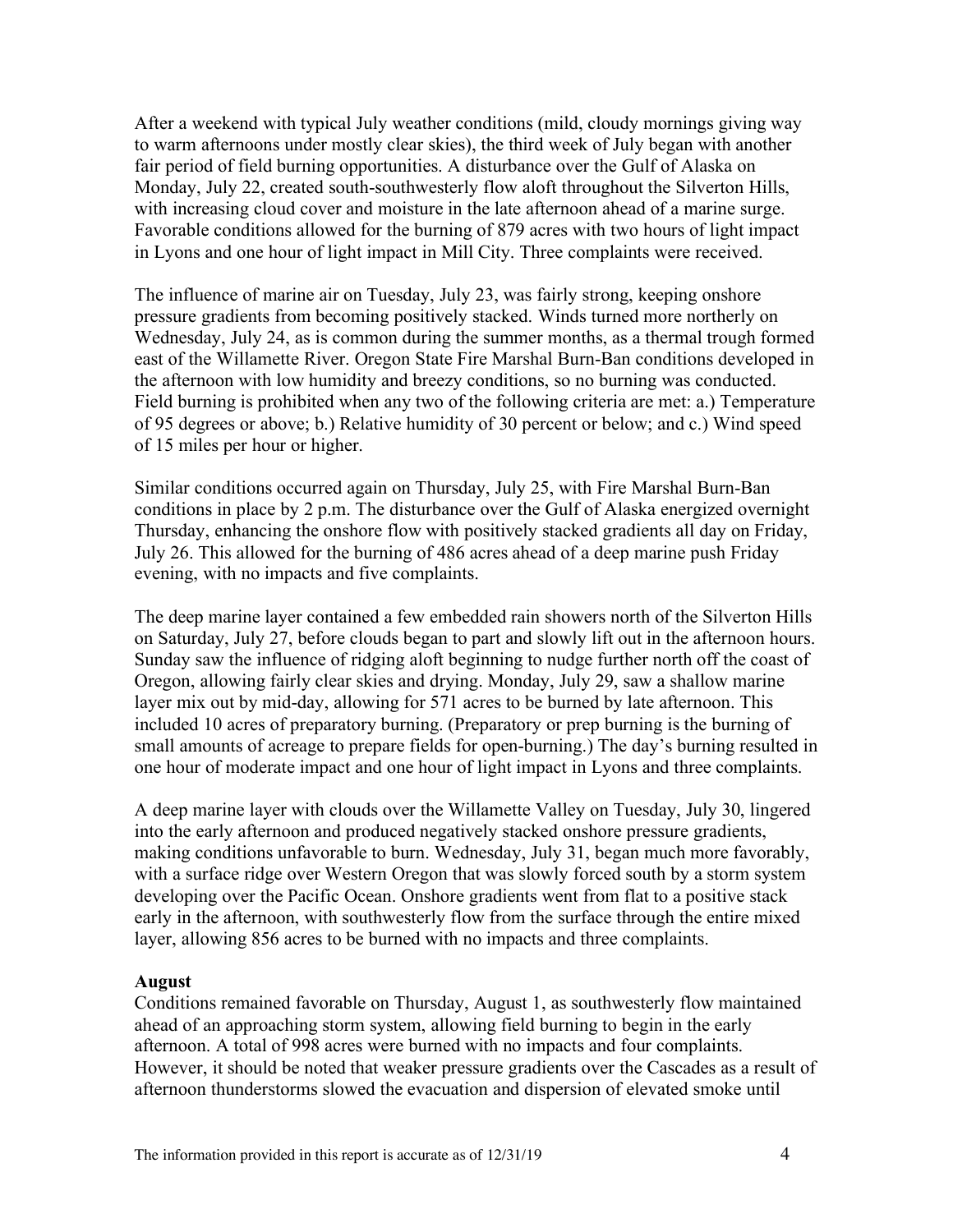after sunset. The storm system pushed into Oregon overnight, bringing light rainfall to the northern Willamette Valley after sunrise on Friday, August 2. Although only one-onehundredth of an inch was recorded at McNary Field in Salem, rainfall was much more widespread over the Silverton Hills, and onshore gradients remained negatively stacked. This did limit burning, with the exception of 27 acres of preparatory burning that resulted in no impacts and no complaints.

That would be the end of burning for some time, as hot and unstable conditions halted operations for more than a week.

A weakening storm system fell apart and began to drift northward into Washington, making way for a broad area of ridging aloft from the south. This helped to clear skies and form a stable weather pattern for the weekend, drying out the atmosphere as temperatures rose back above seasonal averages on Saturday, August 3, and well above seasonal averages on Sunday, August 4.

The heat wave continued across much of Oregon on Monday, August 5, and helped fuel thunderstorms over the Cascades, keeping onshore pressure gradients unsuitable for field burning. Similar conditions persisted on Tuesday, August 6, with a thermal trough over the Silverton Hills actually contributing to offshore flow out of the Cascades as thunderstorms developed mid-afternoon. Warming air aloft stifled mixing of the atmosphere, with smoke from regional wildfires contributing to hazy conditions throughout the Willamette Valley.

A period of damp and unstable weather began on Wednesday, August 7, and persisted through Sunday, August 11. Widespread cloud cover brought ample moisture and scattered rain showers to the Willamette Valley, with mountain thunderstorms along the Cascades. Though mixing conditions and rainfall both helped improve air quality, erratic wind directions and unreliable gradient flow made field burning unfavorable. Cloud cover delayed the drying of fields as well and many areas near the Silverton Hills recorded more than one-quarter of an inch of rain.

An upper-level ridge began to reestablish itself over the Pacific Northwest on Monday, August 12, and open skies allowed temperatures to rise back near seasonal averages. A lack of pressure gradient flow across the Cascades prevented widespread field burning outside of some minor preparatory burning. A total of 34 acres were burned with no impacts and no complaints. Similar conditions were seen on Tuesday, August 13, but a brief period of positively stacked onshore pressure gradients provided time to burn 451 acres with no impacts and two complaints. The upper-level ridge slowly weakened on Wednesday, August 14, allowing for a mild sea breeze during the afternoon. Onshore pressure gradients were positively stacked all day, enabling 735 acres to be burned before sunset with one hour of moderate impact and one hour of light impact in Lyons. Six complaints were received.

On Thursday, August 15, onshore pressure gradients struggled to even out, with northerly winds showing only hints of a northwestern tack ahead of a marine push overnight. As such, only 224 acres were able to be successfully burned with no impacts and one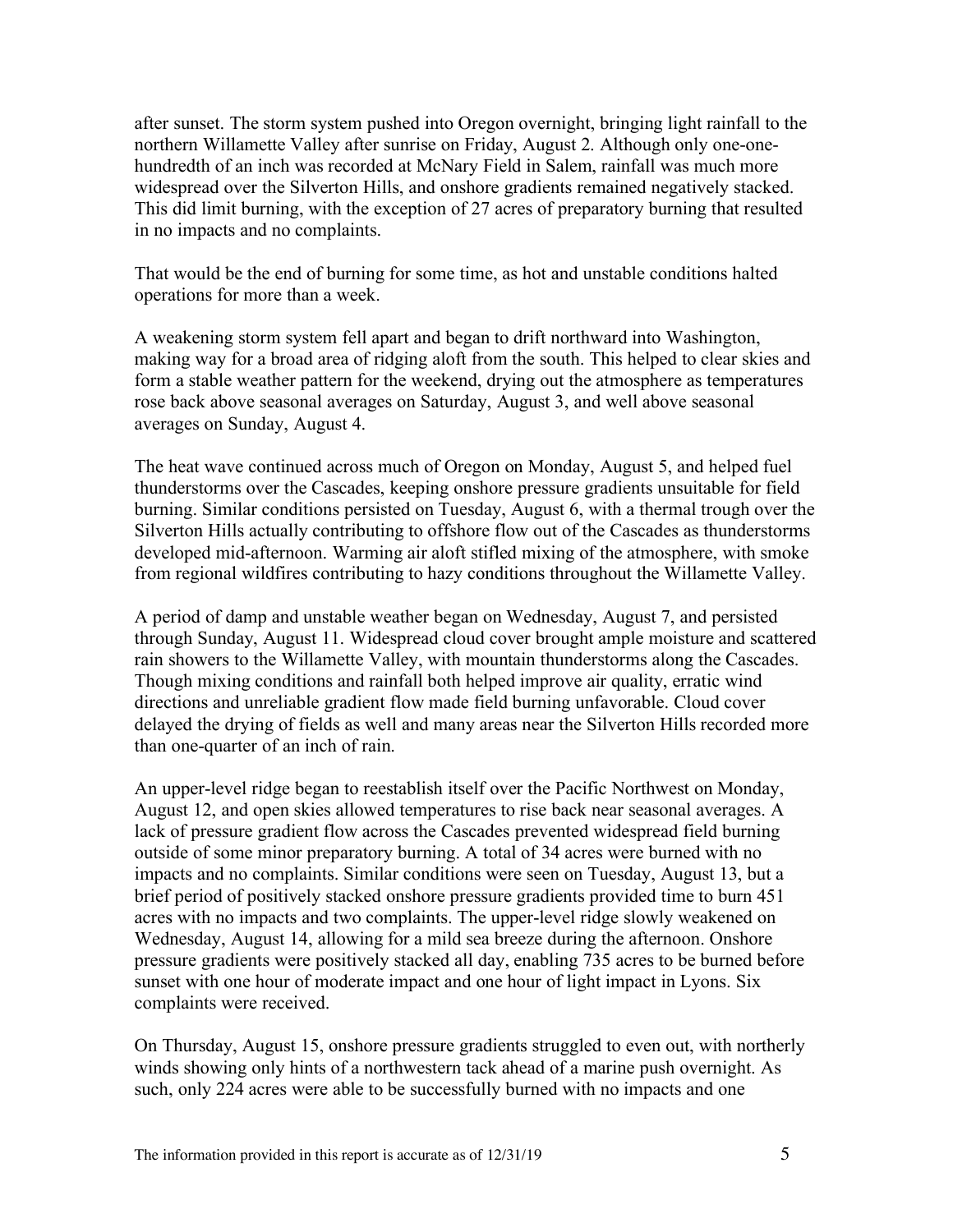complaint. Friday, August 16, proved to be unsuitable for field burning, as onshore pressure gradients remained negatively stacked as the result of a deep marine layer over the Willamette Valley.

A building upper-level ridge over the region helped to keep skies clear during the weekend, with fairly weak winds during the afternoon hours. Temperatures rose back up to seasonal averages after a recent cool spell, with sea breezes in the evening hours bringing marine clouds up the Columbia River and shallow fog throughout the northern Willamette Valley. Monday, August 19, saw conditions limited by persistent northerly winds, so minor preparatory burning was the only activity permitted; a total of 66 acres were burned with no impacts and one complaint.

Flow aloft turned more southwesterly on Tuesday, August 20, ahead of a building summer gale, and onshore gradients developed by early afternoon to allow the burning of 3,021 acres ahead of the approaching rains. The burning resulted in no impacts and 31 complaints, the majority of which were received from the Silverton area. Wetting rains arrived on Wednesday, August 21, as a cold front swept across northwestern Oregon, bringing about a quarter-inch of rain to the Silverton Hills. This proved to be the start of a two-week period when unfavorable conditions prevented any burning.

Poor conditions prevented burning on Thursday, August 22, as fields began to dry aided by steady north winds under clear skies. Northerly winds continued on Friday, August 23, and even showed signs of becoming northeasterly at times, with poor pressure gradients across the Cascades, so no field burning was accomplished once again.

The reemergence of a broad upper-level ridge near the Pacific Coast kept winds light and skies fairly clear through the weekend, bringing temperatures back above seasonal averages for much of Oregon on Saturday and Sunday, August 24-25. These conditions developed into a heat wave by Monday, August 26, with temperatures rising well above seasonal averages throughout Western Oregon. Fire Marshal Burn-Ban conditions were observed, stopping any field burning from taking place. These conditions persisted on Tuesday, August 27, with a thermal trough extending north from California along the Interstate 5 corridor. Fire Marshal Burn-Ban conditions developed early in the afternoon hours, with strong offshore gradients, making field burning inadvisable.

The atmosphere began to destabilize on Wednesday, August 28, as a disturbance shifted into Oregon from the California coast. Incoming clouds limited heating and prevented pressure gradients across the Cascades from developing enough to support field burning before isolated thundershowers formed over the Cascades. Scattered rain showers produced little measurable rainfall overnight, but the majority of what occurred was in the Salem area, where seventeen hundredths of an inch fell in a pre-dawn thunderstorm. Widespread clouds with some pockets of light drizzle kept humidity elevated over the Silverton Hills, and fields were too wet to burn as a result on Thursday, August 29.

An upper-level ridge that was displaced into northwestern Nevada slowly began to regroup on Friday, August 30, and slowly expanded northward through the coming Labor Day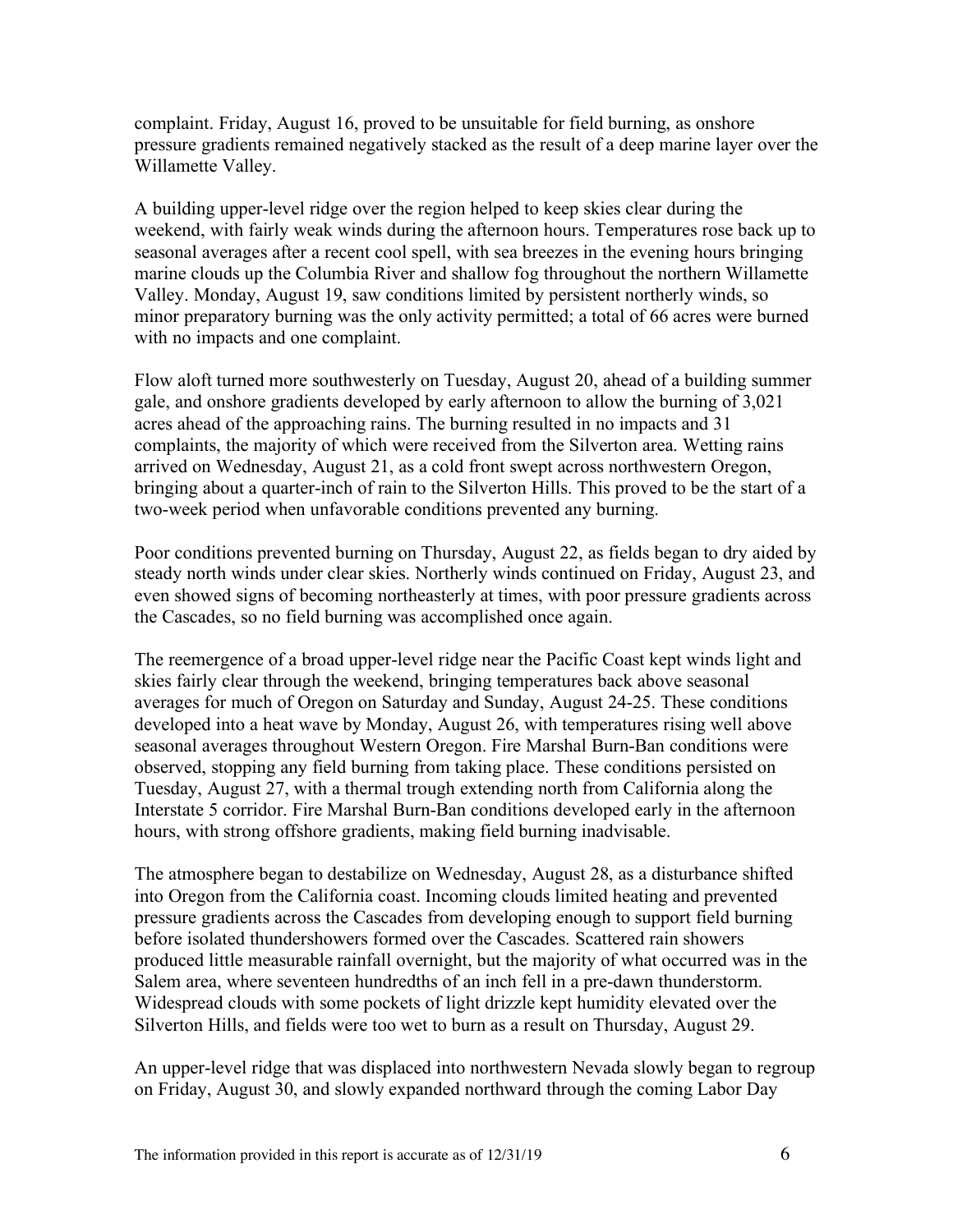weekend. Southerly transport winds persisted west of the Cascades, making field burning unsuitable, and a negatively stacked onshore pressure gradient threatened to pool smoke in the Silverton Hills without adequate ventilation.

#### **September**

Labor Day weekend passed with warm, mild conditions that helped dry fields after the late August showers. A weak upper-level disturbance moving near the Canadian coast turned the flow aloft more southwesterly on Monday, September 2. The southwesterly flow aloft persisted into Tuesday, September 3, and was enhanced by another weak disturbance approaching the California coast. Onshore pressure gradients were positively stacked shortly after sunrise and allowed burning to begin in the early afternoon ahead of a sea breeze. A total of 2,101 acres were burned with no impacts and six complaints.

Cool, northerly flow developed early on Wednesday, September 4, as an upper-level ridge built up over the Pacific Ocean. North-northeasterly surface winds proved unsuitable for field burning. The upper-level ridge was displaced further north on Wednesday evening as another disturbance rolled through northern California, turning upper-level winds back to the south-southwest. The instability and moisture pumped up along the Cascades helped fuel afternoon thundershowers, breaking up onshore gradients in the mountains on Thursday, September 5.

The weather pattern took a favorable turn on Friday, September 6, when weak southwesterly flow at the surface and aloft helped draw in a stronger afternoon sea breeze, providing the conditions needed to burn 244 acres with no impacts and four complaints.

The second weekend of September featured foul weather, with a weak disturbance on Saturday, September 7, and a stronger gale forming offshore that brought significant rainfall and thundershowers to northwest Oregon on the evening of Sunday, September 8. Some areas in the Willamette Valley recorded three-quarters of an inch of rain by sunrise on Monday, September 9. Cool, showery weather persisted into the beginning of the week, dropping another one-quarter of an inch of rain with isolated thundershowers over the Cascades. Cloudy conditions with showers tapering off on Tuesday, September 10, saw a final one-tenth of an inch of rain fall over the Silverton Hills.

A passing upper-level ridge helped break up clouds that evening, creating morning fog throughout the Willamette Valley on Wednesday, September 11, for a touch of autumnal weather. Once fog lifted, sunny skies and temperature to the mid 70s helped evaporate any standing water. The upper-level ridge began to shift east beyond the Cascades on Thursday, September 12, leaving southwesterly flow aloft behind it. The onshore flow became enhanced mid-morning as another gale formed out over the Pacific Ocean, deepening the mixed layer of the atmosphere and supporting the burning of 1,277 acres before sunset with no impacts and two complaints.

A weak cold front from this passing weather system only brought trace amounts of rainfall to Salem and the nearby Silverton Hills, and westerly flow behind it on Friday,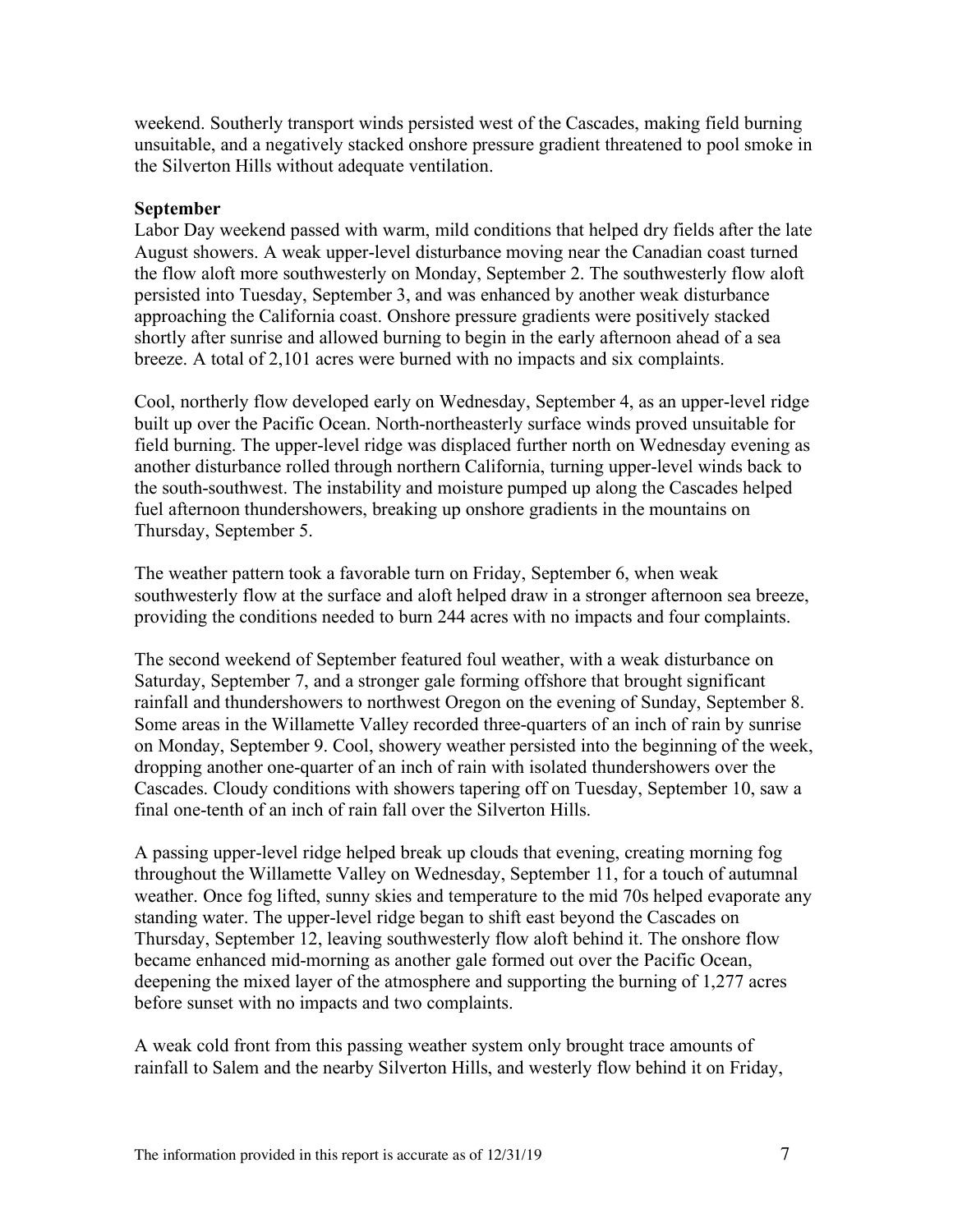September 13, allowed an additional 63 acres to be burned with no impacts and no complaints.

The weekend brought another storm system on Sunday, September 15, and a wet beginning to the week throughout the Willamette Valley. This continued into Monday, September 16, when one-quarter of an inch of rain fell in showers across the Silverton Hills. A stronger storm pushed in on Tuesday, September 17, and brought scattered showers and squall lines into the Willamette Valley; rainfall was less of an issue compared to winds, but the gusty conditions helped to dry fields out in spite of cloud cover that kept temperatures below seasonal averages.

Showery weather persisted into Wednesday, September 18, with isolated thunderstorms over the Cascades. Skies began to clear up on Thursday, September 19, as the upper-level trough shifted southeast toward southern Idaho and Nevada. Cooler air aloft remained to promote mixing with northwesterly winds, allowing 52 acres to be burned with no impacts and no complaints. Fields continued to dry overnight and into early Friday, September 20, as another disturbance passed north of the Willamette Valley. A total of 317 acres were burned with no impacts and no complaints. An upper-level ridge moved in after sunset, helping to further break open skies and allow more drying to take place, so the Oregon Department of Forestry Weather Office and Oregon Department of Agriculture Smoke Management Program both opened up for Saturday, September 21. Temperatures climbed back into the mid-70s, as is typical for the end of summer, and once humidity lowered sufficiently, 414 acres were burned with no impacts and no complaints. An approaching storm system brought rain back to the Silverton Hills on Sunday, September 22, with nearly one-quarter of an inch falling throughout the day.

The first official day of autumn, Monday, September 23, saw persistent cloud cover that limited the amount of drying. A warm frontal boundary passed over the northern Willamette Valley with the Silverton Hills dodging late-night rains. Tuesday, September 24, saw an upper-level ridge build back into Oregon, keeping the passing storm system well away from Marion County. Sunbreaks gradually formed and improved drying conditions across the Silverton Hills, allowing 88 acres to be burned under light onshore flow with no impacts and no complaints.

On Wednesday, September 25, the influence of the upper-level ridge along the Oregon Coast kept flow aloft west-northwesterly, with cooler air from the Pacific Ocean mixing the atmosphere well into the afternoon hours. A total of 56 acres were burned in the few remaining fields near Lyons, with no impacts and no complaints. An upper-level disturbance forced a storm system into Oregon on Thursday, September 26, when the season officially ended.

A total of 13,872 acres were burned during the 2019 field-burning season during 23 burn days. Detailed smoke impact data can be seen in Section 5.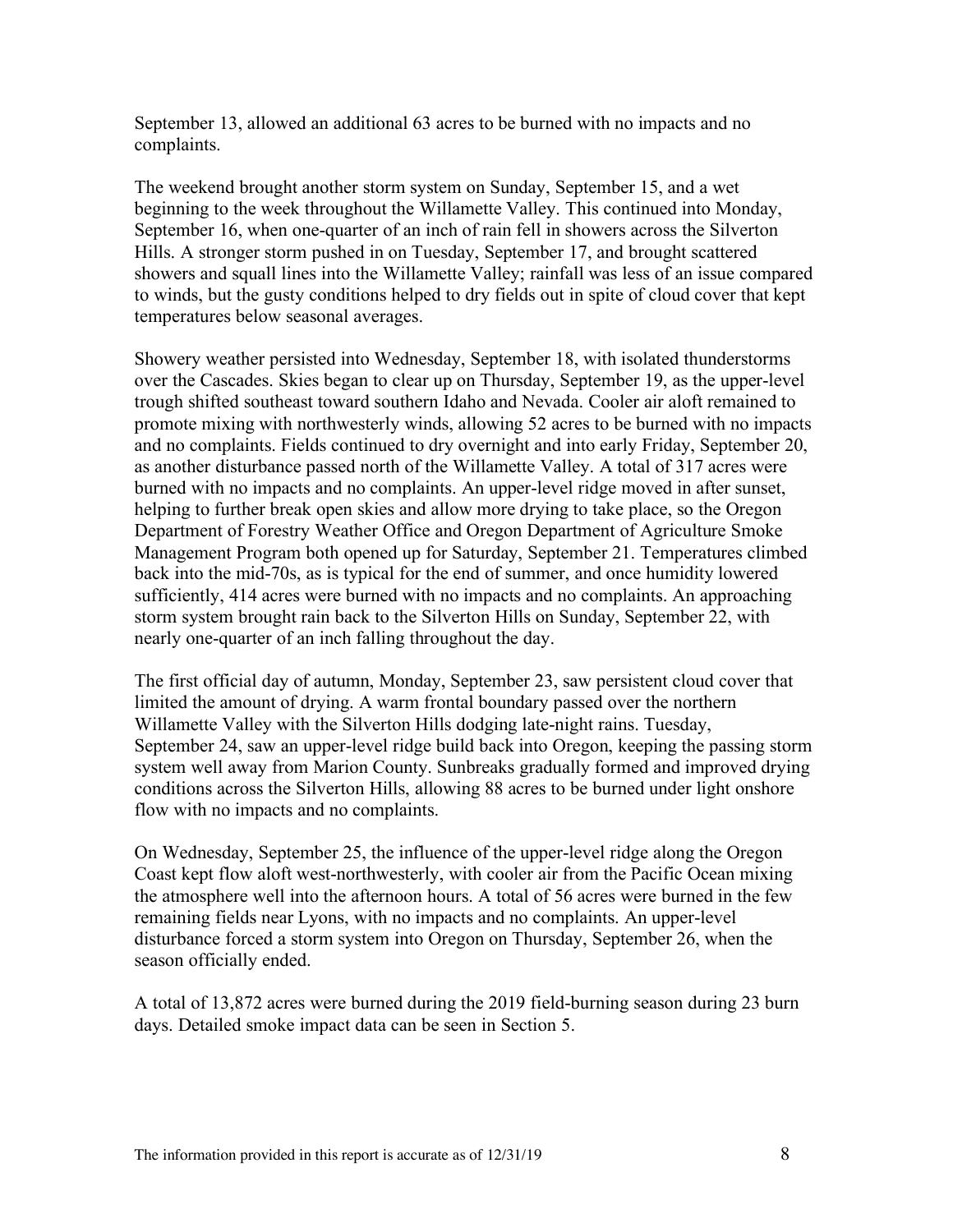**Figure 1**



**Observed Temperatures at McNary Field (Salem Municipal Airport)**



**Observed Precipitation at McNary Field (Salem Municipal Airport)**

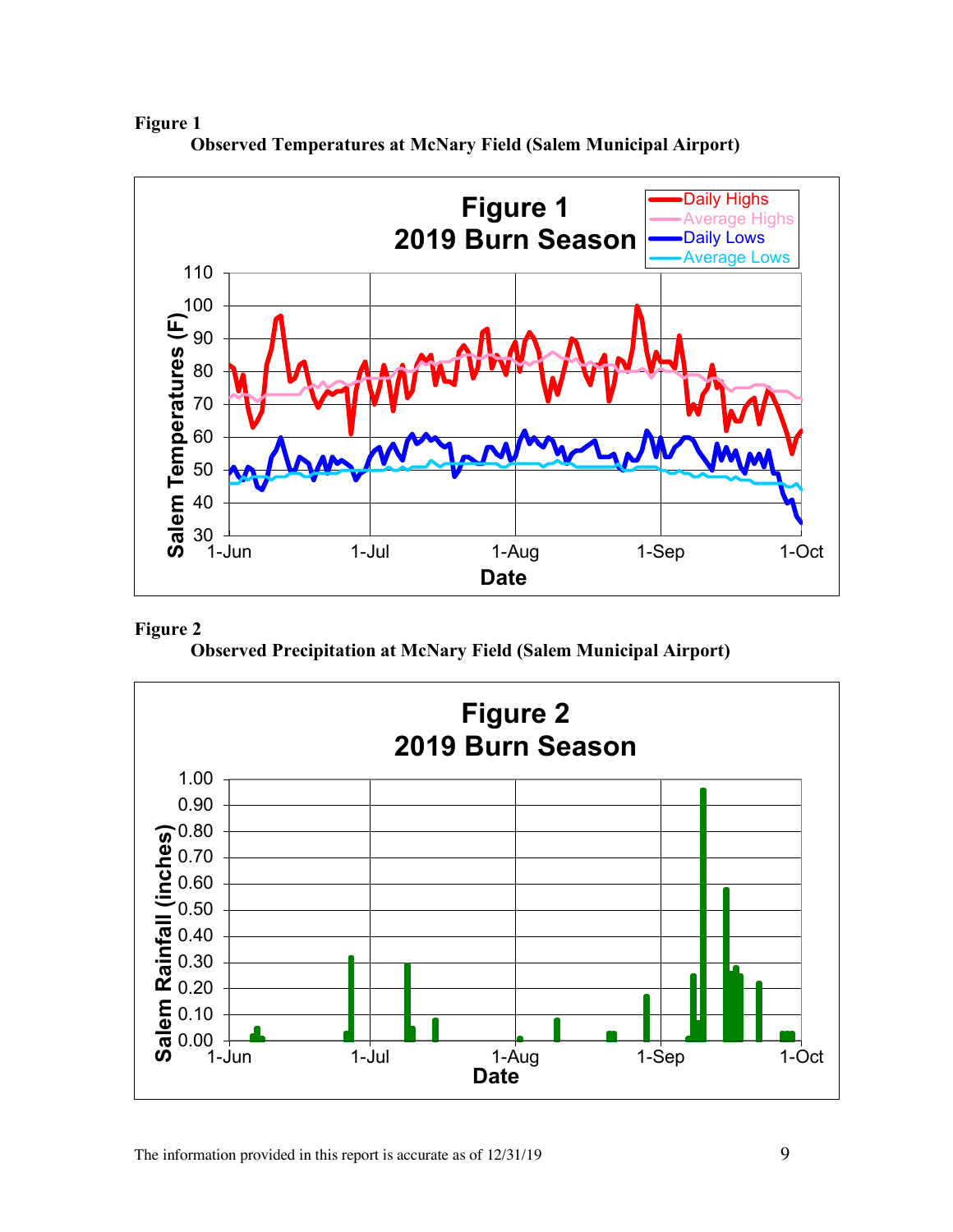## **3. Registered and Burned Acres**

Open field-burning acreage registration begins in March and continues through April 1. Table 1 shows the breakdown of acres registered, the statutory limitation of each type, and the final allocation. The registration amounts show "on-time" registered acres. Registration totals can fluctuate slightly after "late registration" is conducted.

#### **Table 1**

| <b>Acres Registered On-time and Total Burned</b> |  |
|--------------------------------------------------|--|
|                                                  |  |

| Type                                           | Limitation<br>(Maximum<br>burnable<br>acres) | Acres<br><b>Registered</b><br>(As of April 1,<br>2019) | <b>Allocation</b> | 2019<br>Acres<br><b>Burned</b> |
|------------------------------------------------|----------------------------------------------|--------------------------------------------------------|-------------------|--------------------------------|
| <b>Identified Species</b><br>and Steep Terrain | 15,000                                       | 15,470                                                 | 96%               | 13,872                         |

## **Definitions**

## **Type: Open-Field Burning**

- **Identified Species:** Research has identified some species of grass seed that cannot be profitably produced without thermal sanitation. These identified species are Chewings Fescue, Creeping Red Fescue, and Highland Bentgrass.
- **Steep Terrain:** Fields located in the Willamette Valley where grass seed or cereal grain is grown; however, because of the steepness of the terrain, it is extremely difficult to apply alternatives to open field burning, and the perennial varieties of grass seed grown prevent erosion on steep hillsides.

## **4. Enforcement**

The 2019 field-burning season marked the 22nd year that ODA has performed the enforcement function of the Smoke Management Program. This is stipulated under a Memorandum of Understanding with the Oregon Department of Environmental Quality, pursuant to Oregon Revised Statutes 468A.585.

There was one enforcement contact during the 2019 field-burning season. The enforcement action resulted in a Letter of Warning.

## **5. Smoke Impacts**

It is the goal of the ODA Smoke Management Program, with the cooperation of the Willamette Valley grass seed and cereal grain growers, to reduce and/or eliminate smoke impacts in all populated areas. The combination of accurate weather prediction for open field burning, ODA field personnel observations, and grower experience all contribute to alleviate smoke impacts; however, smoke impacts still occur. Unexpected wind shifts,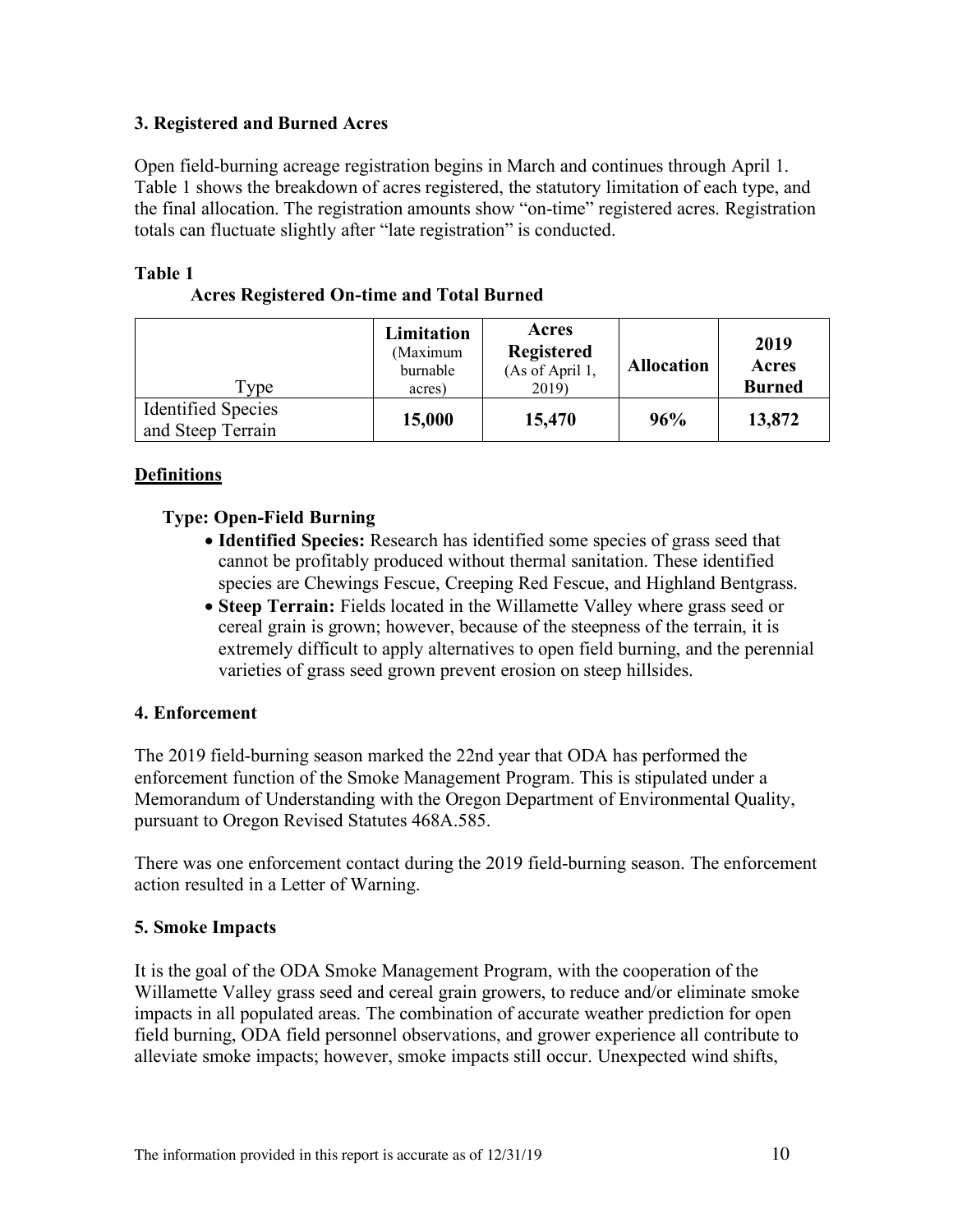changes in mixing heights, transport wind speeds, and wind directions, along with inefficient lighting techniques, can all contribute to the occurrence of impacts.

The number of hours recorded for smoke impacts in 2019 in cities monitored are outlined in Table 2 (below).

There were a total of 23 days when burning was conducted during the 2019 season; 3 of the 23 days resulted in impacts.

| Date            | <b>Acres Burned</b> | <b>Impact Hours</b> |          |       |           |  |
|-----------------|---------------------|---------------------|----------|-------|-----------|--|
|                 |                     | Heavy               | Moderate | Light | Location  |  |
| July 22, 2019   | 879                 |                     |          |       | Lyons     |  |
|                 |                     |                     |          |       | Mill City |  |
| July 29, 2019   | 571                 |                     |          |       | Lyons     |  |
| August 14, 2019 | 735                 |                     |          |       | Lyons     |  |
| <b>Totals</b>   |                     |                     |          |       |           |  |

## **Table 2**

## **2019 Open Field Burning Impacts**

As defined in Oregon Administrative Rule (OAR) 603-077-0105, cumulative hours of smoke impact result in hourly nephelometer measurements that exceed  $1.8 \times 10^{-4}$  b-scat above the average prior three-hour background levels. For the purposes of this report, "heavy" hours of smoke impact are  $5.0 \times 10^{-4}$  b-scat or more above background (equivalent to visual range of 5 miles or less); "moderate" hours of smoke impact are  $1.8 \times 10^{-4}$  to  $5.0$ x 10-4 b-scat above background (equivalent to visual range of 12 miles or less); and "light" hours of smoke impact are  $1.0 \times 10^{-4}$  to  $1.8 \times 10^{-4}$  b-scat above the background. "Light" hours of smoke impact were not recorded before the 1999 season. The terms "light," "moderate," and "heavy" as used in relation to smoke impacts are not defined in OAR but are used by ODA to quantify the level of smoke impact on residents of the Willamette Valley. Nephelometers are located in Carus, Detroit, Eugene, Lyons, Mill City, Portland, Salem, Silverton, Springfield, and Sweet Home.

## **6. Complaints**

A total of 75 Willamette Valley residents submitted complaints to the Smoke Management Program during the 2019 field-burning season. Table 3 (below) identifies the number of field-burning complaints originating from individual cities/areas.